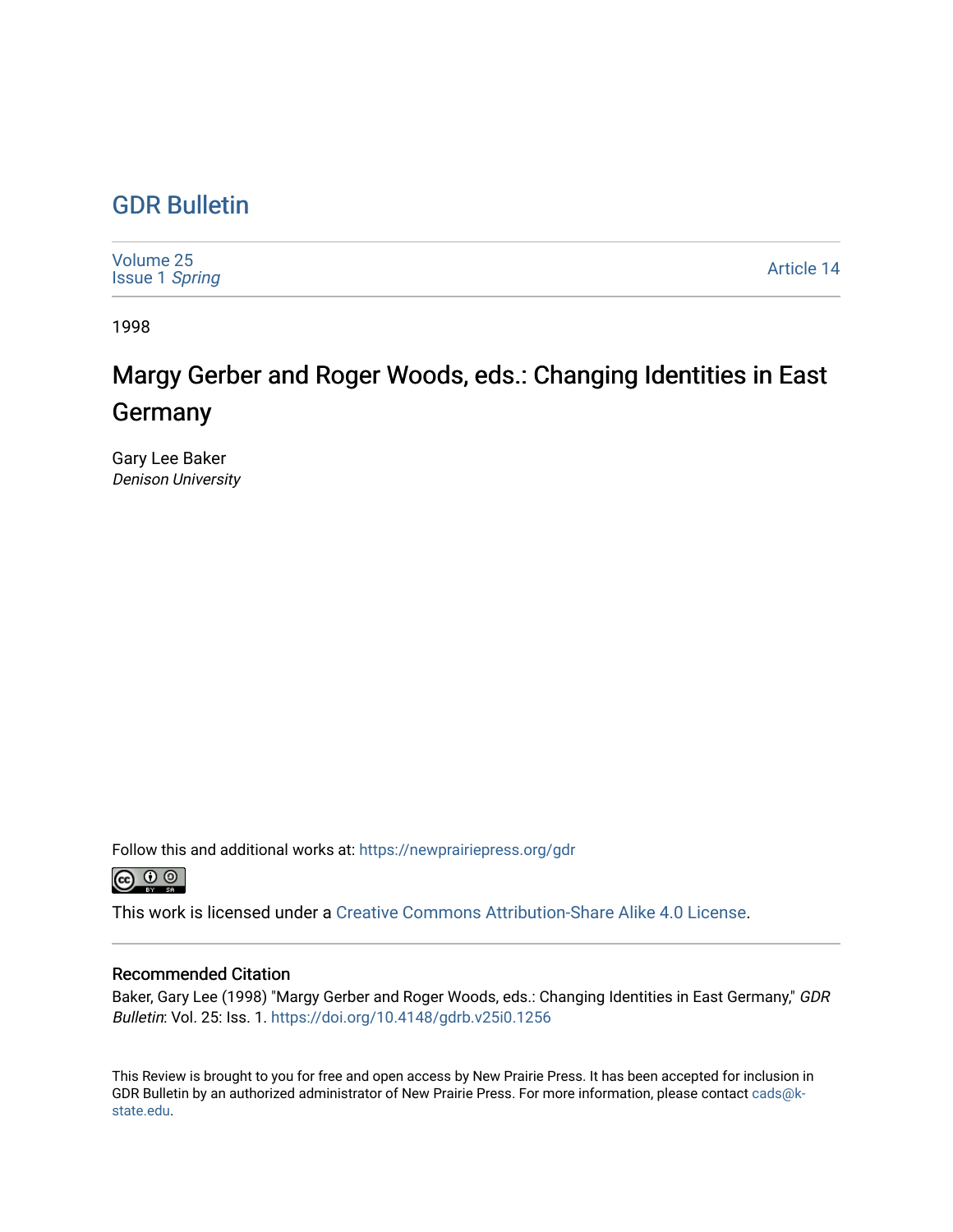#### **BOOK REVIEWS**

#### **Gerber, Margy, and Roger Woods, eds.** *Changing Identities in East Germany.* **Studies in GDR Culture and Society 14/15. Lanham, MD: University Press of America, 1996. 248 pp.**

This volume contains a selection of papers given at the 19th and 20th New Hampshire symposia held in Conway in the summers of 1993 and 1994. As professor Gerber states in her introduction, the symposia focused on "The GDR Revisited: A Reevaluation of the German Democratic Republic in the Context of the Present" and "Issues of Segregation: Progress and Obstacles on the Way to Real Unity in the New German States." The seventeen papers published in this volume, two of which are in German, reflect fully and in a balanced manner the larger themes mentioned above. All of the essays contribute to the understanding of East Germany's cultural and/or sociological development before and after the *Wende.* Thus each article warrants a short, though necessarily inadequate, synopsis in order to provide a feeling for the important and varied contents of this collection.

The volume begins with Jan Faktor's provocative piece on East German intellectuals and the contradictory (and precarious) situation of this group, which historically held a position of affirming the former SED government in principle, while not conforming to its heavy-handed assertions of power. In turn, Faktor attributes the unique position of East German intellectuals in the eastern bloc to the influence on their political thinking by West German left-wing intellectuals. Jacque Poumet lays out in a concise fashion the underground journal scene in Leipzig in the 1980s. He claims that the contents of these journals reflect the collective consciousness of the people that led to the events of October 1989. In his article on rock music in the former GDR, Peter Wicke describes the official status of popular music and the constraints under which pop artists performed and recorded their music. Roger Woods's piece is an appeal to preserve the memory of life in the former GDR, an especially urgent one given the altering memories of the past in light of the changes since 1989/90.

Günter Erbe sets tones for the discussion of the role of literature in eastern Germany since the *Wende,* describing thereby a situation in which newspaper journalism has come to fulfill a function of non-ideologized informing that East German literature fulfilled for many years. Thus, Erbe presents evidence that writers are developing a new sense of awareness about their writing professions. In an essay on the literary scene, Christiane Zehl Romero asserts the growing importance of aesthetics over politics in East German literature. She claims that the GDR bonus has become a GDR penalty and demonstrates the new focus of literature in the eastern German cultural landscape with texts by Christoph Hein and Christa Wolf. Volker Braun's *Böhmen am Meer* is the topic of Theodore Fiedler's essay. Fiedler convincingly demonstrates how Braun's sardonic play about

western civilization resonates with world literature and addresses concerns that span world politics and environmental issues. Ulrich Meyzies reminds his readers that evaluating GDR literature fairly requires an understanding of the conditions under which publication took place. Logistics played as great a role in the publication of a work as politics, and the two obstacles were intricately linked when a work began the arduous path to publication. The politics that surround Buchenwald as myth, symbol, and historical site make for interesting reading in David Hackett's contribution. Hackett discusses the political evolution and varying public and official attitudes toward the site in the former GDR as well as the time after unification. Annette Simon, a practicing psychologist in Berlin, describes her perspective as an East German who grew up in a household that considered the West to be enemy territory. She also writes in a sincere and earnest way what East and West Germans can learn from each other. Through conducted interviews and statistics, Virginia Penrose describes the differing notions of democracy in the East and West and further breaks down these notions between male and female participants in the political system. Lothar Probst discusses the short-lived concept of the "Round Table" as a political apparatus during the *Wende.* He explains the reason for its failure in 1989/90 in an environment that necessitated concrete political programs rather than political discussion and consensus building. Michael Hofmann uses a fourmember household to describe the typical family in the former GDR and the changes that the family undergoes after the *Wende.* Specifically, he discusses the changing gender roles in the household and the attitudes toward the work place. Identity claims form the parameters of Thomas Koch's article on the changing East German identity scale. Koch finds that the GDR experience is being positively valued in forming an East German group identity while it continues to have a negative public image in the media. John Sanford talks about the transformation of the press in the former GDR. His historical approach leads him to the conclusion that, after initial high demand for western newsprint, East Germans now are more interested in their own newspapers, possibly due to a surprisingly conservative tone that they set. Nancy Laukner describes in her essay on Stefan Heym, Rolf Schneider, and Helga Königsdorf how East German social concerns are reflected in *post-Wende*  literature. Those concerns include coming to terms with the past, xenophobia, and the new western style of opportunism. Finally, Horst Freyhofer reports on the status of the Sorb minority since unification and the difficult changes that Sorbian institutions have undergone since that time. He wonders if Sorbian culture, given its need for special status as an ethnic minority, will survive in a democracy.

After this admittedly tedious account of the volume's contents one recognizes that the collection of articles is intellectually stimulating and wonderfully interdisciplinary,